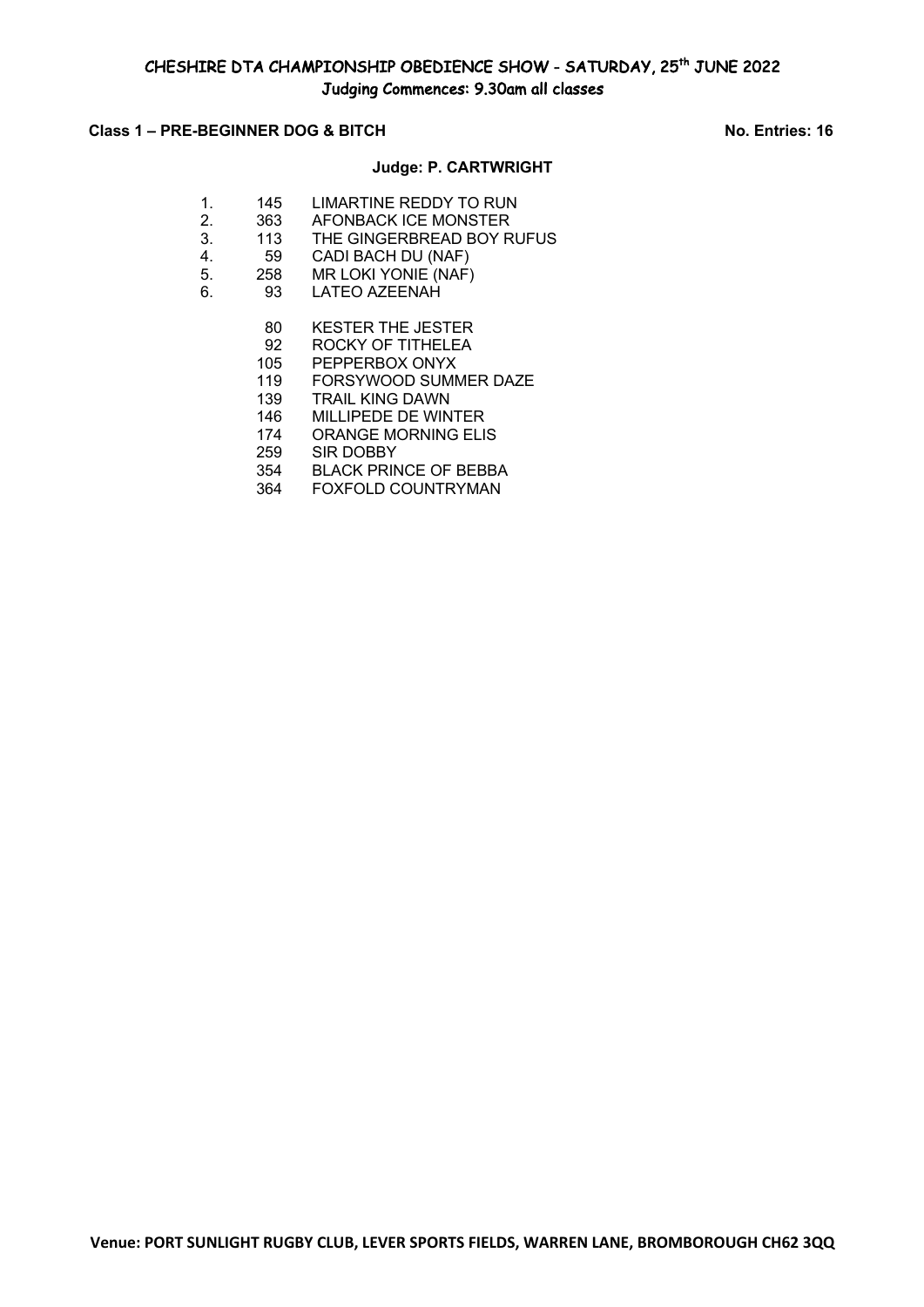## **Class 2 – BEGINNER DOG & BITCH No. Entries: 25**

## **Judge: L. LUDLOW**

- 1. 119 FORSYWOOD SUMMER DAZE
- 2. 174 ORANGE MORNING ELIS
- 3. 80 KESTER THE JESTER
- 4. 354 BLACK PRINCE OF BEBBA
- 5. 139 TRAIL KING DAWN
- 6. 266 MISS HOLLY PRATT (NAF)
	- 56 BUFFEY'S CHOCOLATE BISCUIT
	- 57 ONCE U POP U CANT STOP
	- 59 CADI BACH DU (NAF)<br>93 LATEO AZEENAH
	- LATEO AZEENAH
	- 103 VONBEKKAS AMADEUS
	- 105 PEPPERBOX ONYX
	- 113 THE GINGERBREAD BOY RUFUS
	- 136 AULD TOBY'S LADY SAIREY
	- 161 MOUNTAIN DEW
	- 242 PINA FLOR DE LA CANELA
	- 251 SOULLARIA BARBRA STREISAND
	- 258 MR LOKI YONIE (NAF)
	- 317 CERI FACH AP CONCENN
	- 318 JANJELLY TOBY
	- 345 CATHERINE ZETA BONES
	- 346 VINNY VIDI VICI
	- 363 AFONBACK ICE MONSTER
	- 369 LUDO BAGGINS
	- 380 COOLPAWZ RIO DE JANEIERO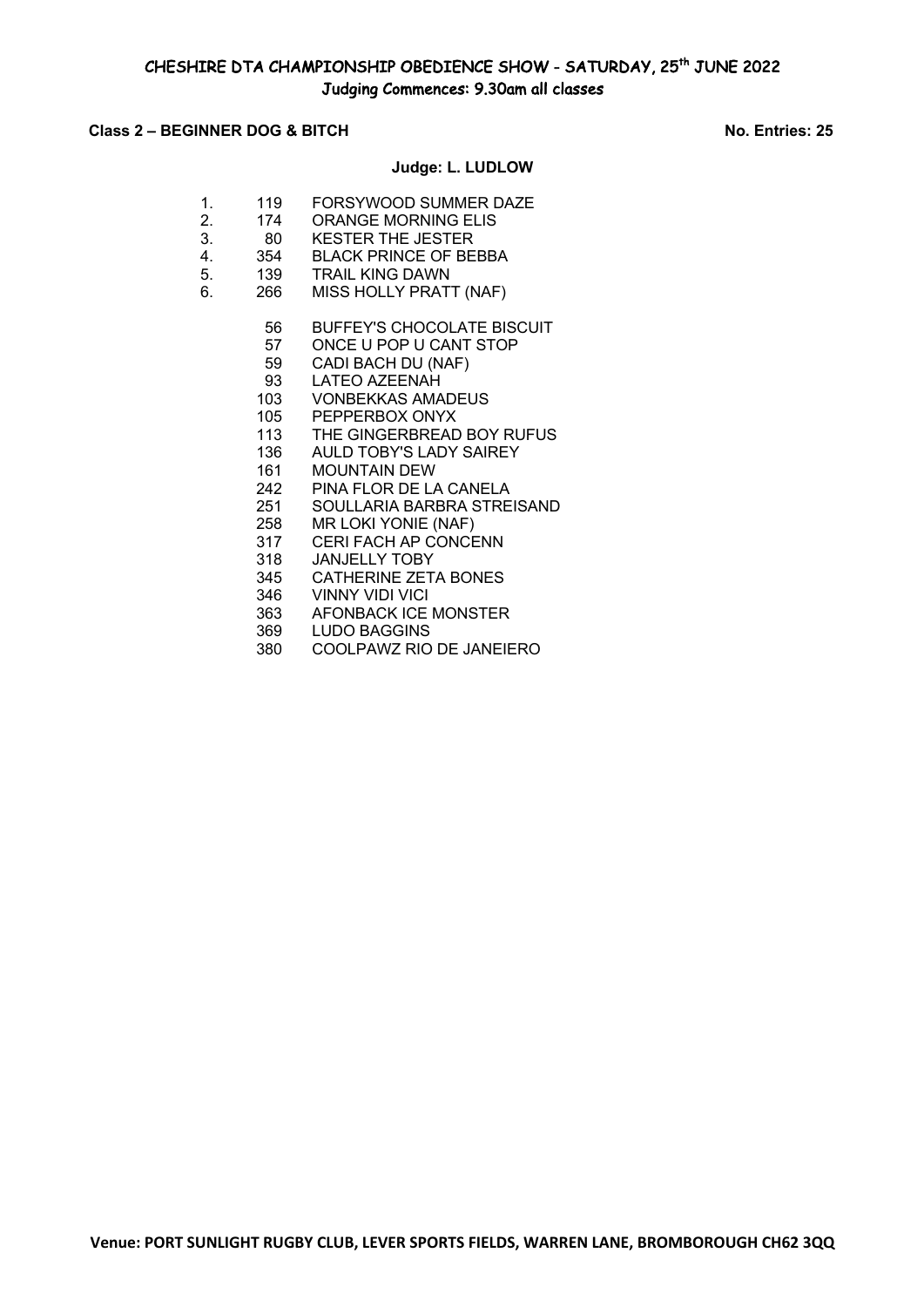# Class 3 Pt.1 – NOVICE DOG & BITCH Pt.1 No. Entries: 42

#### **Judge: L. APPLEYARD**

- 1. 110 CHARTLEYGEMS BERYL
- 2. 210 SIDE KICK MY MEEKO
- 3. 143 NIGHTMARE ON IDA STREET
- 4. 380 COOLPAWZ RIO DE JANEIERO 5. 29 TERANNOS SILENT SCREAM
- 6. 346 VINNY VIDI VICI
	- - FOXFOLD YESTERDAY KNIGHT
		- MERYN TILLY
		- MIDGE NUNA HELWA
		- PEPSANNER LADY DE BERGH
		- KEEVAGUARD LAKE ATOTEKA
		- GOYTRE HELTER SKELTER OF GREYVALLEY
		- SYDNEY STORM
		- VAMP SAGE
		- KINSEY MILLBONE BONSEY GAL
		- VIVACIOUS BUNI GALORE
		- PAULDENS THIS GIRL IS A STAR
		- BEVERTON WELLINGTON
		- GEMMADEAN JENI
		- SYANNE JUST LOGO'S EDITION
		- MAXIMUS SCRAPPY DOO
		- CALANHAF STRICTLY ORE
		- FORYD CARNEDD GWENLLIAN
		- DRIFFTIO EIRA
		- YONIE DREAM A DREAM
		- SARKAM COVID JOGOS
		- LILY PINK ROYALE
		- 221 TERANNOS SAWRUS RHEX AT STONEYMARSH<br>233 FENSTYLE KERRO BLUE DIAMOND
		- 233 FENSTYLE KERRO BLUE DIAMOND<br>235 BRODIE'S BLUE LIGHTNING
		- BRODIE'S BLUE LIGHTNING
		- JEZZADDY ITS A GAME CHANGE
		- HACESOL ICED TEA
		- ISCOYD SOLSTICE
		- DIDDYSAURUS MEANT FORUS
		- LADY PEPSI AT DELARIVA
		- STILLROCKIN TOPSY TURVY
		- JANJELLY TOBY
		- ELLAN VANNIN LADDIE
		- MANNANNANS WIZARD OF MAN
		- SARKAM HIGHLANDER
		- JAN JELLY MEANT TO BE AT SCHAISLA
		- STAN AND DELIVER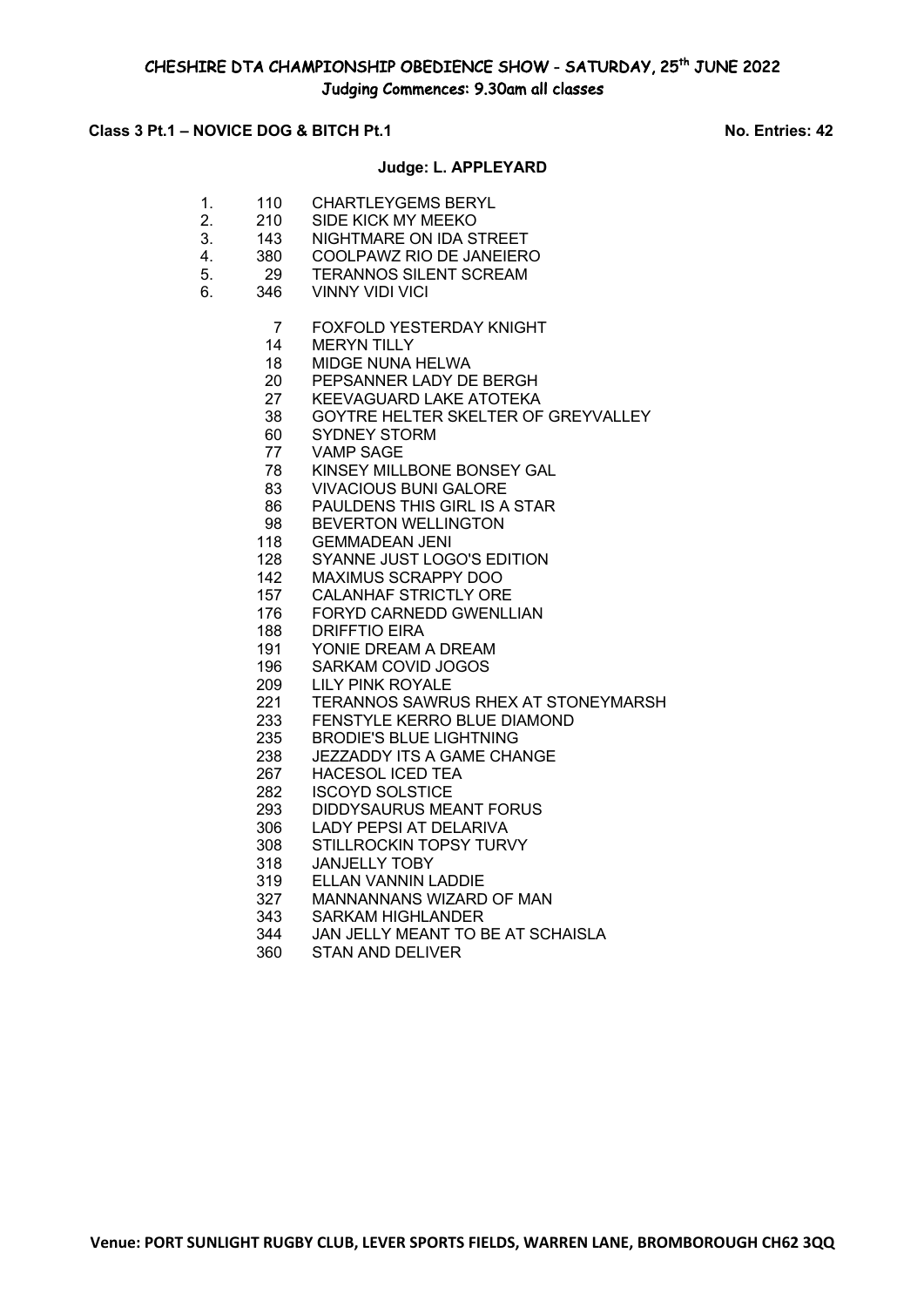## **Class 3 Pt.2 – NOVICE DOG & BITCH Pt.2 No. Entries: 42**

#### **Judge: M. GRAHAM**

- 1. 103 VONBEKKAS AMADEUS
- 2. 345 CATHERINE ZETA BONES
- 3. 190 STILLMOOR I DREAM A DREAM
- 4. 376 MY GIRL JANEY 5. 17 AFONBACH RED FIRE
- 6. 268 HACESOL STORM IN A TEACUP
	- TIGRYS TREACLE TART AT MALARIDGE (NAF)
	- ANGEL BIZZEY LIZZIE
	- 28 STOCKYARD SECRET MISSION<br>34 ITS.IAROS NIEVES
	- **ITSJAROS NIEVES**
	- DODGIN RAZZLE DAZZLE EM
	- SARKAM MAGICAL DREAM
	- YONIE FANTASTICO BLUE BALOO
	- BOBBROWNS CARIAD
	- TILLYCHANCE GENERAL HAIG
	- PAULDENS WONDER BOY
	- STILLMOOR SUMMER STAR
	- ALL ACTION SENDZE
	- PAULDENS SCOTTISH DELIGHT
	- SARKAM GUITAR MELODY
	- VONHAUSWOLF VEGUS
	- CHIKARAMOR ONE MORE CHANCE
	- FOXFOLD TARSIER
	- BANG ON TARGET HUGO
	- PAULDENS PRIDE OF YORKSHIRE (NAF)
	- DARIAN STRING OF PEARLS
	- JOGOS SECRET DELIGHT
	- 232 DIAMOND BROC<br>243 DEEANN NO SMO
	- DEEANN NO SMOKE WITHOUT FIRE
	- MADDOUSE SEAWILLOW
	- RYANSDI STRAWBERRY FIELDS
	- DELTAMADOG NORTHERN LIGHTS
	- MALARIDGE MOON GLOW
	- YONIE ONE DAY MORE
	- HOUDINI OF DARKNESS
	- YONIE JIMINY CRICKET
	- TYRUM WHISPER
	- TRIMOR MYSTIC RED GEM
	- HUNDRED PERCENT SCOTT
	- CAUZIN A RAMPAGE
	- JANJELLY'S JOLLY CARLIE
	- TIGRIS PRIVATE PRANCER (NAF)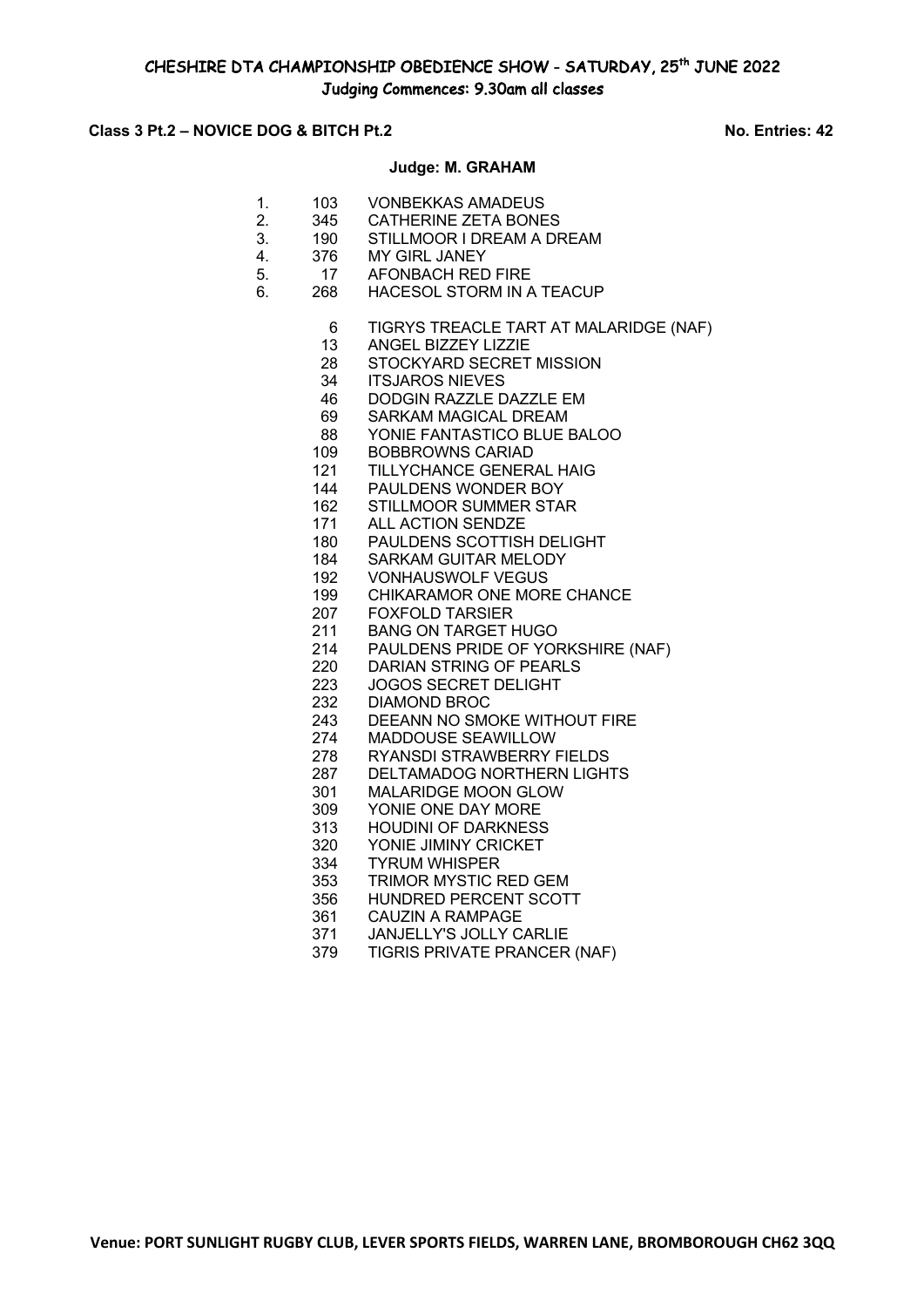# Class 3 Pt.3 – NOVICE DOG & BITCH Pt.3 No. Entries: 42

# **Judge: J. OWEN**

| 1.<br>2.<br>3.<br>4.<br>5.<br>6. | 251<br>136<br>328<br>242<br>317<br>85 | SOULLARIA BARBRA STREISAND<br><b>AULD TOBY'S LADY SAIREY</b><br>SYANNE INASPIN EDITION<br>PINA FLOR DE LA CANELA<br>CERI FACH AP CONCENN<br>MIRAJE ROISIN DUBH AGUS BAN |
|----------------------------------|---------------------------------------|-------------------------------------------------------------------------------------------------------------------------------------------------------------------------|
|                                  | 16                                    | SHELTYSHAM SEASONS SONGS                                                                                                                                                |
|                                  | 24                                    | JEZZADDY IT'S SO FLIRTY (NAF)                                                                                                                                           |
|                                  | 42<br>51                              | <b>BREAKTHRU REX</b>                                                                                                                                                    |
|                                  | 75                                    | RUSKATH KOMPLETE IMAGE<br><b>COUNTRY BUGG</b>                                                                                                                           |
|                                  | 79                                    | SHERLOCKBONES RIVER WILD (NAF)                                                                                                                                          |
|                                  | 90                                    | HARBECCA DOLLY DAYDREAMS                                                                                                                                                |
|                                  | 104                                   | EQUISIDE HANDRO AT BELLACANA                                                                                                                                            |
|                                  | 111                                   | <b>CHARTLEYGEMS FLORA BLUE</b>                                                                                                                                          |
|                                  | 116                                   | EGONS ALLMOST COAL                                                                                                                                                      |
|                                  | 122                                   | <b>DELLKOS CALUM</b>                                                                                                                                                    |
|                                  | 124                                   | MALARIDGE NESSA MOON                                                                                                                                                    |
|                                  | 150                                   | <b>TOUCH OF MACHISMO</b>                                                                                                                                                |
|                                  | 156                                   | STILLMOOR SIMPLY MYSTELLAN                                                                                                                                              |
|                                  | 167                                   | <b>MANANNANS LADY ISABELLA</b>                                                                                                                                          |
|                                  | 179                                   | <b>KRYPTONITE SILVER DELIGHT</b>                                                                                                                                        |
|                                  | 189                                   | <b>JEPLONG GOLDEN DUST</b>                                                                                                                                              |
|                                  | 194                                   | <b>EBONY LADY LUCK</b>                                                                                                                                                  |
|                                  | 212                                   | <b>BLACKGOLD CHASING CRYSTALS</b>                                                                                                                                       |
|                                  | 215                                   | <b>AVIARY SPECIAL TIME</b>                                                                                                                                              |
|                                  | 222                                   | <b>BALLAWHANE THAT'LL DO</b>                                                                                                                                            |
|                                  | 225<br>265                            | RAYAL SUMMER BREEZE<br><b>SIXELA SIMPLY THE BEST</b>                                                                                                                    |
|                                  | 269                                   | REIVERMAURADER ICEFREE                                                                                                                                                  |
|                                  | 273                                   | STOCKYARD SECRET DOLLY                                                                                                                                                  |
|                                  | 285                                   | ZORRO OF LAGANTIUM                                                                                                                                                      |
|                                  | 292                                   | DELIGHTFUL LAST CHANCE                                                                                                                                                  |
|                                  | 307                                   | <b>FOXFOLD ZAHRA</b>                                                                                                                                                    |
|                                  | 322                                   | AYKO LOCH DOWN LAD (NAF)                                                                                                                                                |
|                                  | 325                                   | <b>INDI VOM LAPPWALD</b>                                                                                                                                                |
|                                  | 341                                   | CHIKARAMOR BLACK PEARL                                                                                                                                                  |
|                                  | 351                                   | <b>JANJELLY NEW BEGINNINGS</b>                                                                                                                                          |
|                                  | 355                                   | <b>DENWYN CRUST</b>                                                                                                                                                     |
|                                  | 358                                   | CORFU GEMS DARE TO DREAM                                                                                                                                                |
|                                  | 375                                   | MY BOY ROCKY                                                                                                                                                            |

SHEROGLEN ZIGGY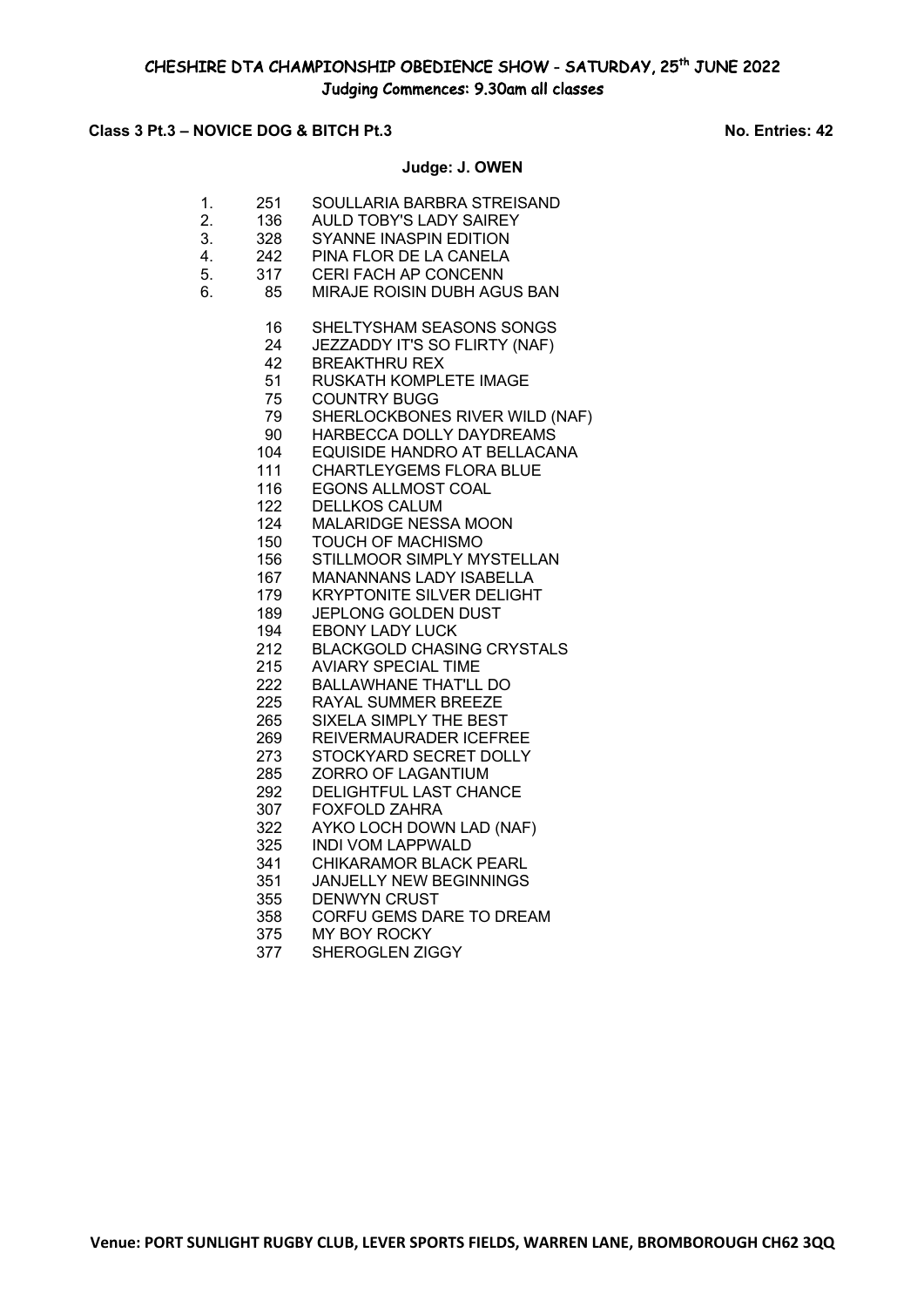# CHESHIRE DTA CHAMPIONSHIP OBEDIENCE SHOW - SATURDAY, 25th JUNE 2022 Judging Commences: 9.30am all classes

## **Class 4 Pt.1 – CLASS 'A' DOG & BITCH Pt.1 No. Entries: 57**

#### **Judge: S. KIMBLIN**

- 1. 78 KINSEY MILLBONE BONSEY GAL<br>2. 211 BANG ON TARGET HUGO **BANG ON TARGET HUGO**
- 3. 156 STILLMOOR SIMPLY MYSTELLAN
- 4. 307 FOXFOLD ZAHRA
- 5. 42 BREAKTHRU REX
- 6. 162 STILLMOOR SUMMER STAR
	- 3 CANDLEWIND CASSANOVA AT MALARIDGE
	- 7 FOXFOLD YESTERDAY KNIGHT
	- 23 TOUCH OF GOLD DUST
	- 29 TERANNOS SILENT SCREAM
	- 34 ITSJAROS NIEVES
	- 54 DODGIN' HERE COMES THE SUN
	- 62 MANANNANS KING OF THE ROAD
	- 64 SARKAM STRICTLY FANDANGO
	- 69 SARKAM MAGICAL DREAM
	- 83 VIVACIOUS BUNI GALORE
	- 88 YONIE FANTASTICO BLUE BALOO
	- 106 COLLIEWOOD CUSTOM DEZIGN
	- 108 SARKAM REMI
	- 110 CHARTLEYGEMS BERYL
	- 122 DELLKOS CALUM
	- 128 SYANNE JUST LOGO'S EDITION
	- 142 MAXIMUS SCRAPPY DOO
	- 143 NIGHTMARE ON IDA STREET
	- 151 MANANNANS SULBYSTRIPE
	- 169 MALARIDGE MOONBEAM
	- 184 SARKAM GUITAR MELODY
	- 190 STILLMOOR I DREAM A DREAM 196 SARKAM COVID JOGOS
	- 198 ZANYWAY PERSUASION
	- 201 STILLMOOR SPANGLED BANNER
	- 204 CHELMARSH ALL THE WAY
	- 210 SIDE KICK MY MEEKO
	- 216 JAYDEAN ANNIE'S SONG
	- 217 DODGIN MOON DANCER
	- 218 MISTER RUSTY ROCKET
	- 221 TERANNOS SAWRUS RHEX AT STONEYMARSH
	- 232 DIAMOND BROC
	- 233 FENSTYLE KERRO BLUE DIAMOND
	- 241 SIXELA STRICTLY OTI
	- 245 SARKAM FINAL FLING
	- 255 SARKAM FLEXIBLE DREAM
	- 265 SIXELA SIMPLY THE BEST
	- 272 GAYTONWOOD BAROLO
	- 279 RYANSDI TICKET TO RIDE
	- 280 CYMRO FOWR
	- 290 TOUCH OF DAZZLING DELIGHT
	- 292 DELIGHTFUL LAST CHANCE
	- 308 STILLROCKIN TOPSY TURVY
	- 309 YONIE ONE DAY MORE
	- 322 AYKO LOCH DOWN LAD
	- 328 SYANNE INASPIN EDITION
	- 346 VINNY VIDI VICI
	- 357 CORFU REMROR RAINBOWS END
	- 362 CORIES PERFECT PICTURE A Ex.
	- 370 BRIABAR JOLLY JELLY
	- 376 MY GIRL JANEY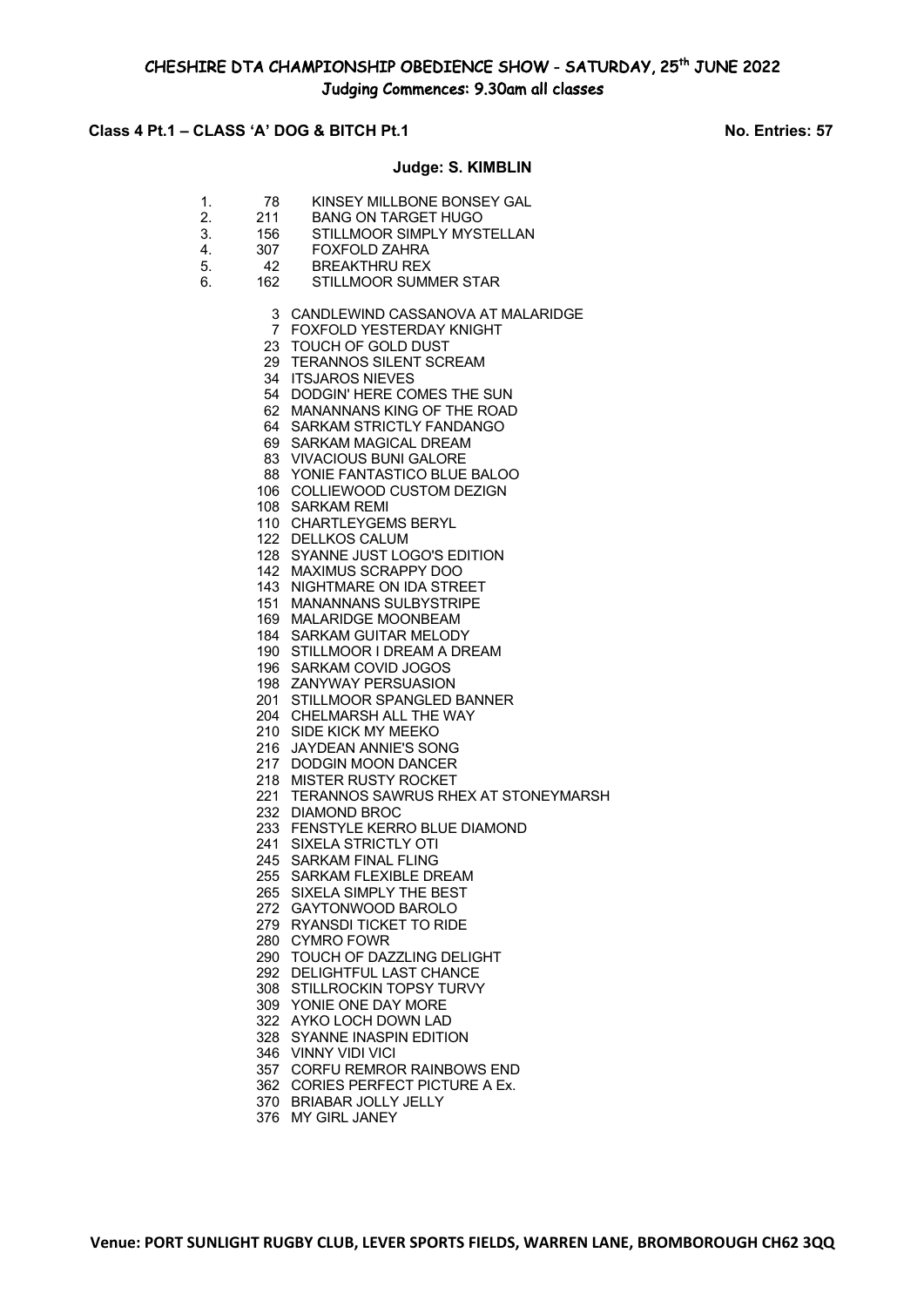# **Class 4 Pt.2 – CLASS 'A' DOG & BITCH Pt.2 No. Entries: 55**

### **Judge: J. WOODHEAD**

- 1. 215 AVIARY SPECIAL TIME<br>2. 301 MALARIDGE MOON GL MALARIDGE MOON GLOW 2. 501 MALAMBUL MOON OL<br>3. 109 BOBBROWNS CARIAD<br>4. 371 JANJELLY'S JOLLY CA 4. 371 JANJELLY'S JOLLY CARLIE 4. 371 JANJELLYS.<br>5. 77 VAMP SAGE
- 6. 235 BRODIE'S BLUE LIGHTNING
	- 1 ARONSA FABULOUS EDITION
	- 4 MALARIDGE POACHERS MOON
	- 15 SHELTYSHAM SAND SWEPT
	- 17 AFONBACH RED FIRE
	- 27 KEEVAGUARD LAKE ATOTEKA
	- 28 STOCKYARD SECRET MISSION
	- 36 ITSJAROS ASTRILA
	- 44 BORDERLAIR SILVER CLOUD OF TOPORI
	- 61 FOXBARTON PRINCE HAL
	- 66 DODGIN ALL THAT JAZZ
	- 86 PAULDENS THIS GIRL IS A STAR
	- 89 HARBECCA DENIM BLUE BOY
	- 91 LAVIKA MIRROR IMAGE
	- 118 GEMMADEAN JENI
	- 133 SIXELA TRADE SECRET
	- 135 RYANSDI BY CHANCE
	- 144 PAULDENS WONDER BOY
	- 153 DODGIN MIDNIGHT HOUR
	- 165 BARGOYNE BUT WIN BRYN
	- 167 MANANNANS LADY ISABELLA
	- 170 BIRKCROSS MOUNTAIN GIRL
	- 189 JEPLONG GOLDEN DUST
	- 191 YONIE DREAM A DREAM
	- 192 VONHAUSWOLF VEGUS
	- 194 EBONY LADY LUCK
	- 202 ELLY'S CALVIN
	- 207 FOXFOLD TARSIER
	- 222 BALLAWHANE THAT'LL DO
	- 223 JOGOS SECRET DELIGHT
	- 237 BARGOYNE DOUBLE O'SEVEN
	- 243 DEEANN NO SMOKE WITHOUT FIRE
	- 250 RUSKATH KINETIC IMAGE
	- 256 BEWITCHED FIREFLY ON PENDLE
	- 268 HACESOL STORM IN A TEACUP
	- 270 CORNERPIX JAILHOUSE ROCK
	- 275 TAWNYHILL PERFECT DUSTY
	- 278 RYANSDI STRAWBERRY FIELDS
	- 282 ISCOYD SOLSTICE
	- 283 ROCK ON RONI
	- 306 LADY PEPSI AT DELARIVA
	- 316 NEWFORDS MARMITE
	- 320 YONIE JIMINY CRICKET
	- 326 RHEA VOM LAPPWALD
	- 327 MANNANNANS WIZARD OF MAN
	- 334 TYRUM WHISPER
	- 342 MANANNANS BALLURE BOY
	- 350 RIVER FLOWS TO YOU
	- 353 TRIMOR MYSTIC RED GEM
	- 377 SHEROGLEN ZIGGY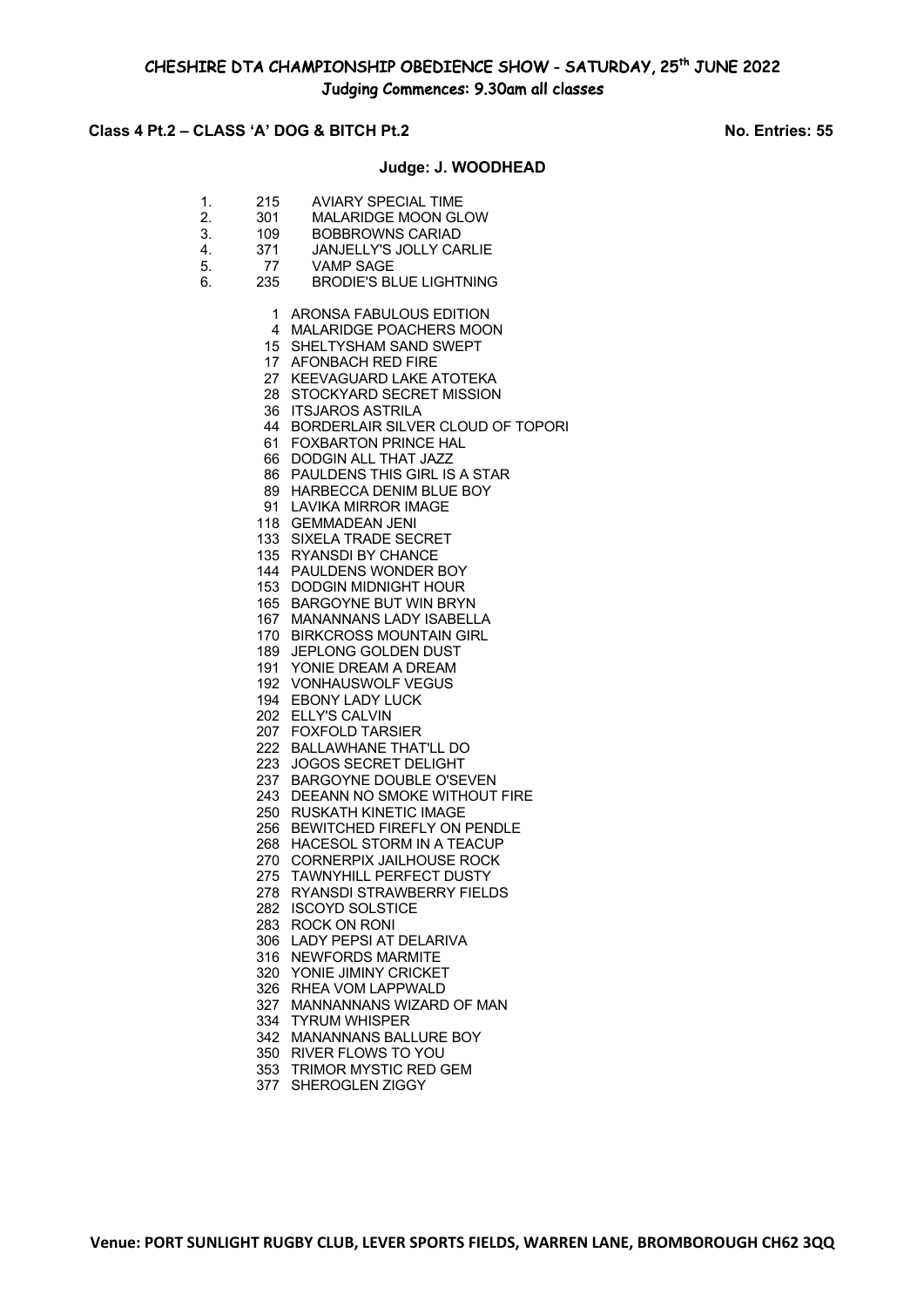# **Class 5 Pt.1 – CLASS 'B' DOG & BITCH Pt.1** No. Entries: 35

## **Judge: J. MITCHELL**

- 1. 275 TAWNYHILL PERFECT DUSTY 2. 83 VIVACIOUS BUNI GALORE
- 3. 3 CANDLEWIND CASSANOVA AT MALARIDGE
- 4. 232 DIAMOND BROC
- 5. 316 NEWFORDS MARMITE
- 6. 54 DODGIN' HERE COMES THE SUN
	- JEZZADDY ITS SO SASSY
	- CATCOMBE CHIVE
	- SARKAM MOONDUST
	- SYDNEY STORM
	- ELMLEAS TIG AND RUN
	- JANJELLYS TOP GUN GOOSE
	- COLLIEWOOD CUSTOM DEZIGN
	- SARKAM REMI
	- SIXELA TRADE SECRET
	- BARGOYNE BUT WIN BRYN
	- MANANNANS MAUGHOLD
	- MALARIDGE MOONBEAM
	- DELTAMADOG VICTORY
	- ZANYWAY PERSUASION
	- SIXELA SUPERCHARGED
	- FOXFOLD TARSIER
	- MISTER RUSTY ROCKET
	- SARKAM FINAL FLING
	- ANABARON STARS N'STRIPES
	- LAKELAND SIMPLY THE BECKS
	- JANJELLY SHADOWS OF ECHO
	- 255 SARKAM FLEXIBLE DREAM<br>272 GAYTONWOOD BAROLO
	- GAYTONWOOD BAROLO
	- TAFF OF LAGANTIUM
	- SARKAM GO YOUR OWN WAY
	- KELTLODGE KNAUTIA
	- RHEA VOM LAPPWALD
	- STILLMORE SUMMER BREEZE OVER FENELLARK
	- CORFU REMROR RAINBOWS END
	- CORIES PERFECT PICTURE A Ex.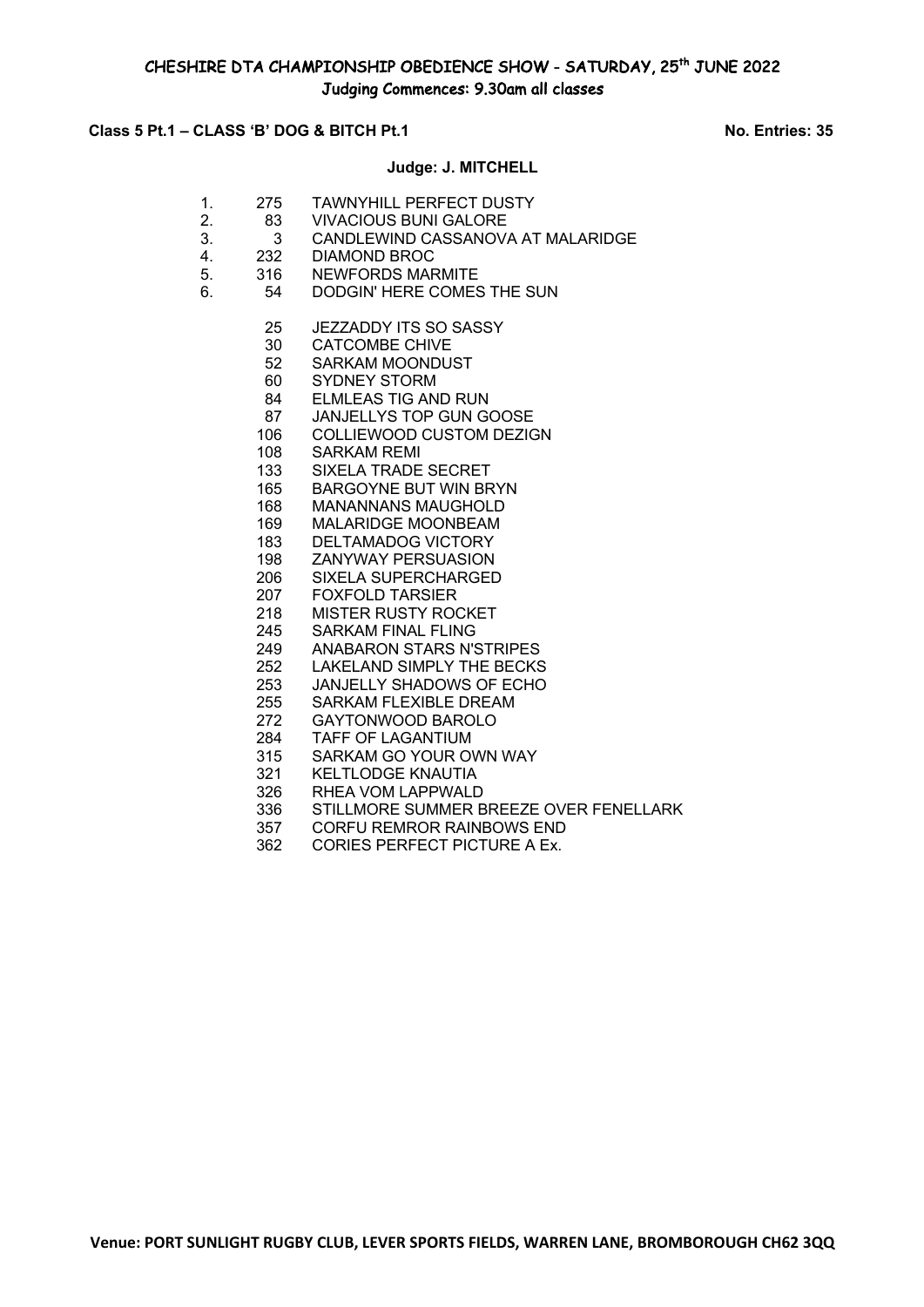# **Class 5 Pt.2 – CLASS 'B' DOG & BITCH Pt.2 No. Entries: 33**

#### **Judge: G. WELLINGS**

- 1. 15 SHELTYSHAM SAND SWEPT 2. 207 FOXFOLD TARSIER
- 3. 342 MANANNANS BALLURE BOY
- 4. 62 MANANNANS KING OF THE ROAD
- 5. 222 BALLAWHANE THAT'LL DO
- 6. 308 STILLROCKIN TOPSY TURVY
	- 1 ARONSA FABULOUS EDITION
	- 21 PEPSANNER MAID OF ASTOLAT OF BARCAROLLE
	- 31 HARELOCH COBBLER<br>33 ITSJARO'S OUT OF TH
	- **ITSJARO'S OUT OF THE BLUE**
	- 41 WHITEROSE FLO
	- 66 DODGIN ALL THAT JAZZ
	- 81 DOBBYS LITTLE HELPER
	- 91 LAVIKA MIRROR IMAGE
	- 100 DARLAS BONNIE BENJAMIN
	- 117 NEVIS VOM LAPPWALD
	- 126 TAWNYHILL UNA'S FIREFLY
	- 127 CHOYSTEAN CHICAGO
	- 135 RYANSDI BY CHANCE
	- 151 MANANNANS SULBYSTRIPE
	- 170 BIRKCROSS MOUNTAIN GIRL
	- 204 CHELMARSH ALL THE WAY
	- 217 DODGIN MOON DANCER
	- 237 BARGOYNE DOUBLE O'SEVEN
	- 239 MYZZ TO HOT TO TROT
	- 250 RUSKATH KINETIC IMAGE
	- 270 CORNERPIX JAILHOUSE ROCK
	- 277 GHOSTLAND COPPER'S LEGACY<br>281 FYCOEGYN MAGICAL FFOREST
	- 281 FYCOEGYN MAGICAL FFOREST<br>290 TOUCH OF DAZZLING DELIGHT TOUCH OF DAZZLING DELIGHT
	- 313 HOUDINI OF DARKNESS
	-
	- 323 SHE'S MOLLIE<br>350 RIVER FLOWS RIVER FLOWS TO YOU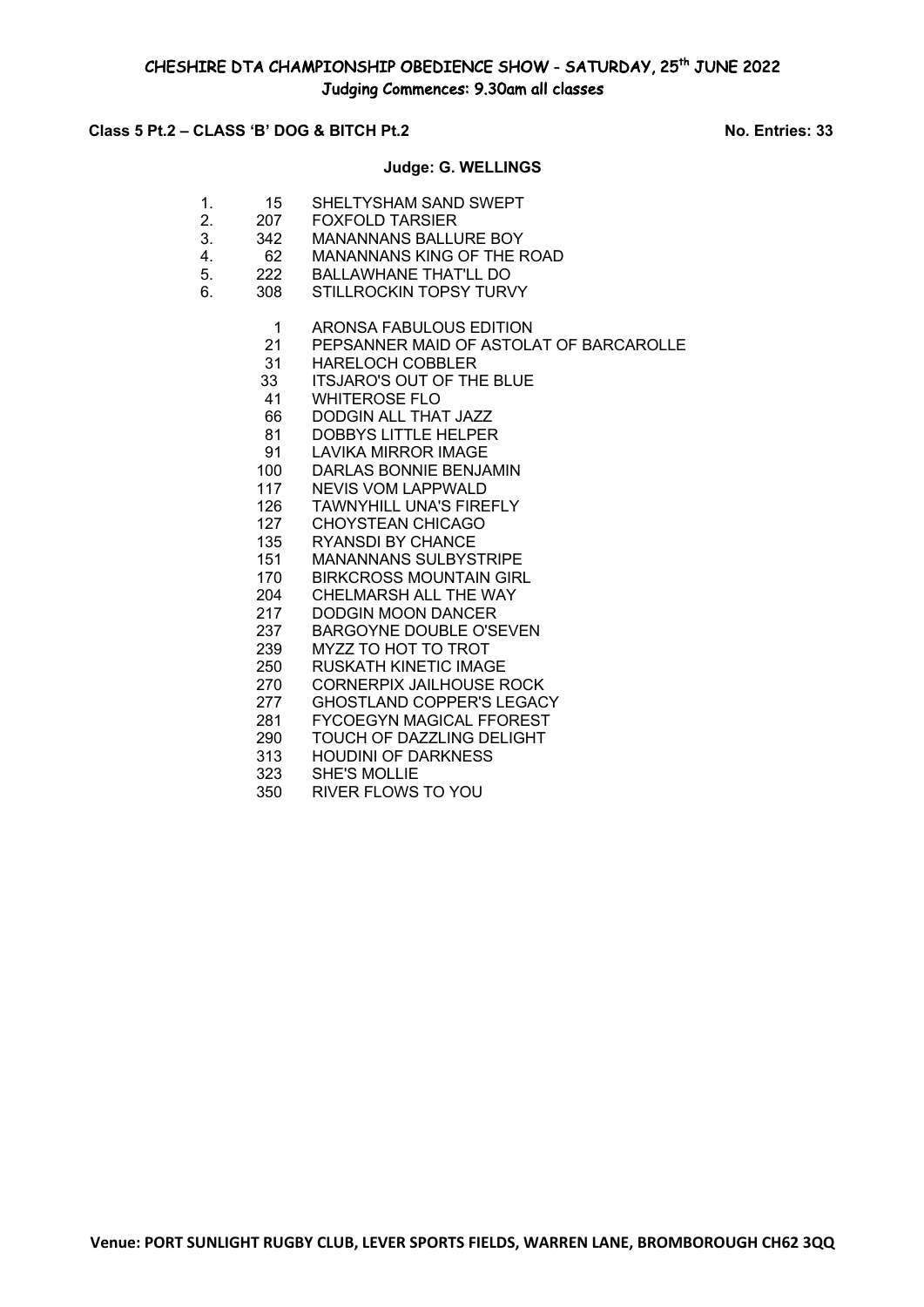# Class 6 Pt.1 – OPEN CLASS 'C' DOG & BITCH Pt.1 No. Entries: 48

### **Judge: A. LITTLE**

1. 239 MYZZ TO HOT TO TROT 2. 117 NEVIS VOM LAPPWALD 3. 321 KELTLODGE KNAUTIA 4. 87 JANJELLYS TOP GUN GOOSE 5. 183 DELTAMADOG VICTORY 6. 240 SARKAM MADEMOISELLE PHURY SYANNE FANCY THAT EDITION JEZZADDY ITS SO SCARLETT HARELOCH COBBLER ITSJARO'S JOURNEY COOLPAWZ JUST JOEY OF GREYVALLEY BORDERLAIR MONT PELE OF TOPORI OW TOUCH OF MYSTICAL CLUBS OW STRICTLY BALLROOM BLITZ KELTLODGE BLUE HIGHLANDER VAMP ASH DOBBYS LITTLE HELPER STILLMOOR STAR BANNER TAMERRYE BANNER BEAR REDISTEDI MERRY DANCER MALARIDGE MOON MAGIC BARGOYNE ARD MORAIR HE'S A ROGUE TRADER GLENCYMREIG DEGU OW DODGIN MISTER BOBBY DAZZLER REDISTEDI RUFF AND REGGAE MANANNANS ISLA MAN OW 173 TYMBARS PING COMMAND<br>177 TOUCH OF MOONDUST OW TOUCH OF MOONDUST OW TRIMOR HI HO SILVER LINING DELTAMADOG KNOW IT ALL OW SIXELA SNOW WOLF OW MY CHARREY MIE KALAN COOKVALE LOVEABLE ROGUE ASTRA KANGA HAVASTORM LETS GO CRAZY GHOSTLAND COPPER'S LEGACY OB. CH. TOUCH OF CLUBS DIAMOND EDGE SARKAM DOUTHINKHE SAURUS OB. CH. SARKAM EXPLICIT IMAGE FOR RUSKATH SARKAM IMAGE FUELLED BY RUSKATH JEZZADDY ITS JUST JESS OB. CH. EVERUSH OLYMPIC FLAME RAITAL KIA POP RAITAL RUMOUR OW STUBLEYWOOD FIRE BLUE CAUZIN A RIOT MALARIDGE MOON FLOWER TYDFIL JIF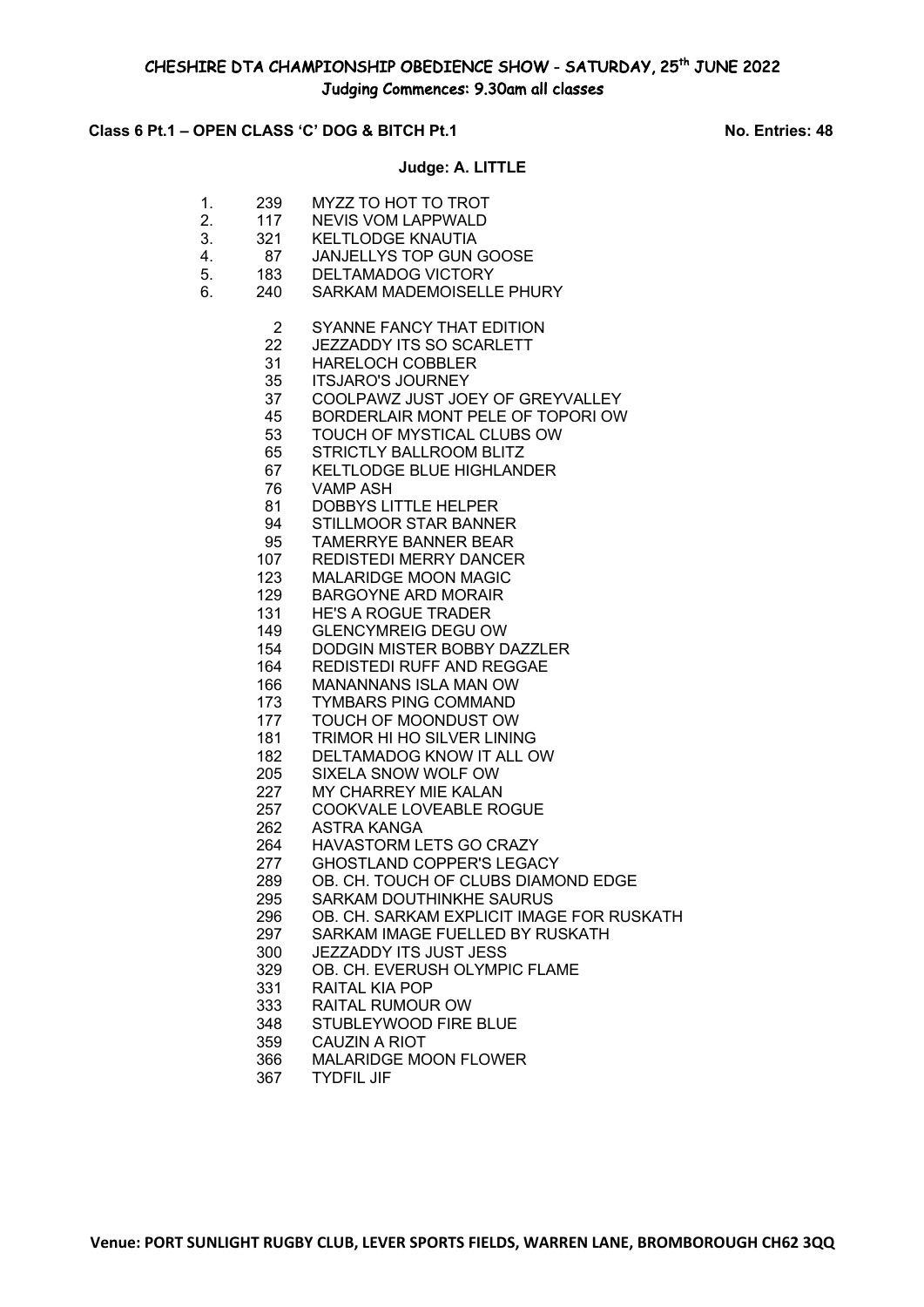## **Class 6 Pt.2 – OPEN CLASS 'C' DOG & BITCH Pt.2 No. Entries: 47**

#### **Judge: R. BURBIDGE-GRANT**

- 1. 125 JODAME ESCAPADE 2. 52 SARKAM MOONDUST 3. 252 LAKELAND SIMPLY THE BECKS 4. 100 DARLAS BONNIE BENJAMIN 5. 253 JANJELLY SHADOWS OF ECHO 6. 33 ITSJARO'S OUT OF THE BLUE RYANSDI HARD DAYS KNIGHT JEZZADDY ITS SO SASSY RUSKATH KLARRIT IMAGE SARKAM WARRIOR OF ITSJARO WHITEROSE FLO BORDERLAIR OKI DOKI OF TOPORI OW RED HOT READY TO RUMBLE SUMMERTIME STAR OF REMROR BARGOYNE BALLROOM BONANZA BORDAQUEST MUNECO DE NIEVE NITHELSA KITTY STARNIAS MAKE BELIEVE OB. CH. TRADERS APPRENTICE ALL HALLOWS EVE STILLMOOR SHOWTIME CDex REGAL TOUCH OF OAKHEIM MANANNANS MAUGHOLD HIGHLAND CELTIC MIST TIGRYS BRING ME SHUNSHINE OB. CH. JODAME DUTCH COURAGE SIXELA SUPERCHARGED 226 MY CHARREY MIE KAI<br>229 JAN JELLY'S RISING ST JAN JELLY'S RISING STAR HALLIGALLI HAVE A RIOT GAYTONWOOD GIGHA CALDONBECK PERFECT STORM OW TIGRYS GOLDEN STARLIGHT TOUCH OF POLKA DOT DELITE KOOPATROOPA DIDDY SAURUS RUSKATH KLASSIFIED IMAGE LUPITOONZ LIMELITE STEELER OZZY PRINCESS OF DARKNESS SARKAM GO YOUR OWN WAY SHE'S LIZZIE WOUGHSTOCK WOTCH THIS SPACE LOVE A FLARE WITH FENELLARK STILLMORE SUMMER BREEZE OVER FENELLARK OB. CH. ZIGGDAN ZYCO SARKAM MAGICAL IMAGE CHOYSTEAN REED WARBLER
	- JEZZADDY ITS PERCY PRANCER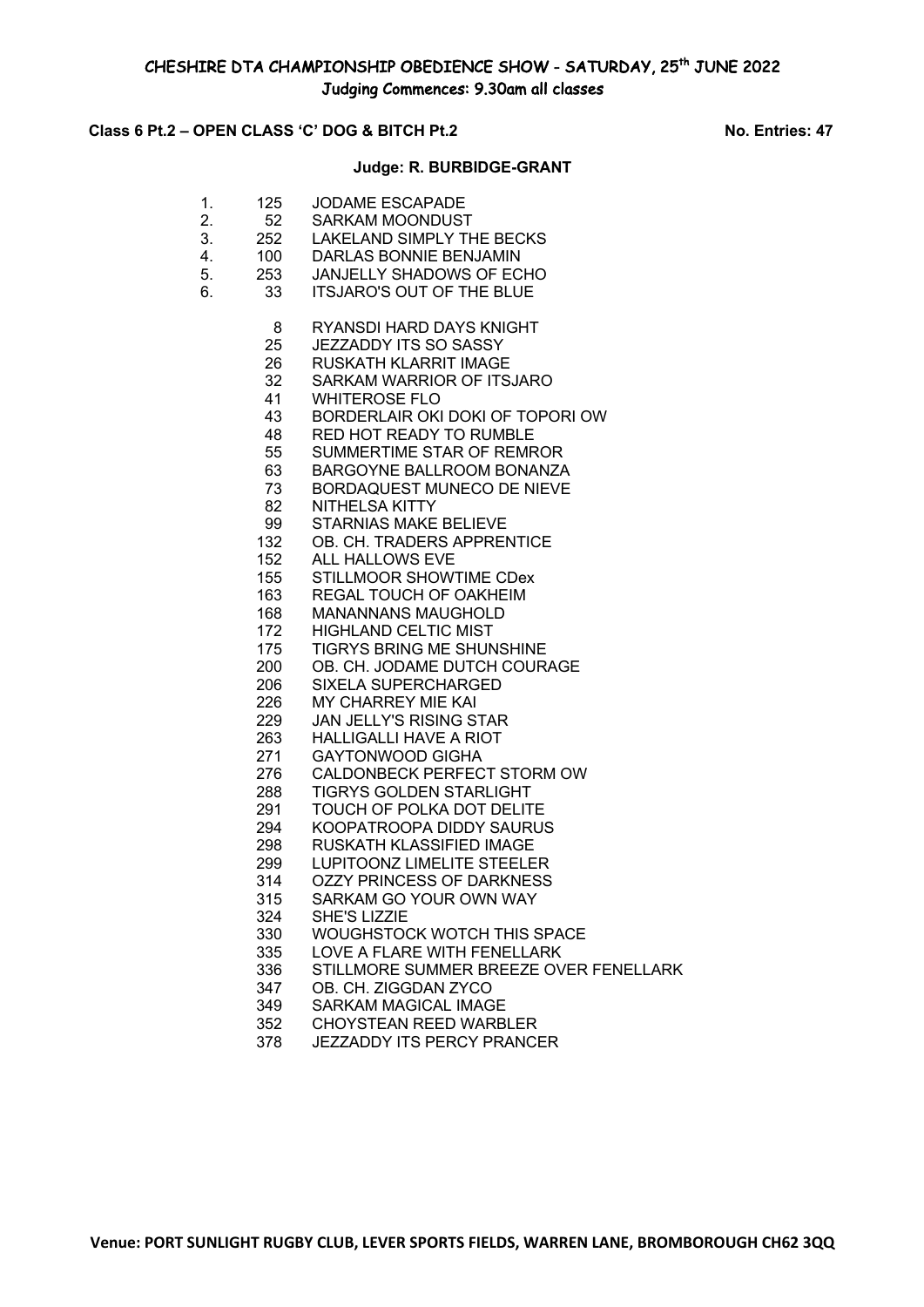# **Class 7 – KENNEL CLUB OBEDIENCE CERTIFICATE – DOG**

**Judge: P. HANNAY**

| R/O                              |            |                                   | <b>Merit Points</b> |
|----------------------------------|------------|-----------------------------------|---------------------|
| 1.                               | 35         | <b>ITSJARO'S JOURNEY</b>          | $\mathbf 0$         |
| 2.                               | 67         | <b>KELTLODGE BLUE HIGHLANDER</b>  | 100                 |
| 3.                               | 378        | <b>JEZZADDY ITS PERCY PRANCER</b> | $\mathbf{0}$        |
| 4.                               | <b>200</b> | OB. CH. JODAME DUTCH COURAGE      | 4                   |
| 5.                               | 276        | CALDONBECK PERFECT STORM OW       | $\mathbf 0$         |
| 6.                               | 205        | SIXELA SNOW WOLF OW               | 24                  |
| $7_{\scriptscriptstyle{\ddots}}$ | 37         | COOLPAWZ JUST JOEY OF GREYVALLEY  | $\mathbf 0$         |
| 8.                               | 299        | LUPITOONZ LIMELITE STEELER        | 16                  |
| 9.                               | 348        | STUBLEYWOOD FIRE BLUE             | 20                  |
| 10.                              | 47         | <b>FRANKS FOR THE MEMORY</b>      | $\mathbf 0$         |
| 11.                              | 74         | <b>BORDAQUEST ROLLING THUNDER</b> | 22                  |
| 12.                              | 330        | WOUGHSTOCK WOTCH THIS SPACE       | 40                  |
| 13.                              | 262        | ASTRA KANGA                       | 20                  |
| 14.                              | 286        | LUPITOONZ WHATS UP DOC            | 13                  |
| 15.                              | 295        | SARKAM DOUTHINKHE SAURUS          | 80                  |
| 16.                              | 347        | OB. CH. ZIGGDAN ZYCO              | 58                  |
| 17.                              | 164        | <b>REDISTEDI RUFF AND REGGAE</b>  | $\mathbf 0$         |
| 18.                              | 271        | <b>GAYTONWOOD GIGHA</b>           | 14                  |
| 19.                              | 158        | OB. CH. SAARTJIE HAPPY ENDINGS    | 79                  |
| 20.                              | 120        | ROSMAK RED GROUSE                 | 8                   |
| 21.                              | 131        | <b>HE'S A ROGUE TRADER</b>        | 73                  |
| 22.                              | 224        | OB. CH. BECKIM SURPRISE SURPRISE  | 37                  |
| 23.                              | 349        | SARKAM MAGICAL IMAGE              | 14                  |
| 24.                              | 112        | OB. CH. FOREVER MY MIRACLE        | 109                 |
| 25.                              | 149        | <b>GLENCYMREIG DEGU OW</b>        | 62                  |
| 26.                              | 297        | SARKAM IMAGE FUELLED BY RUSKATH   | 48                  |